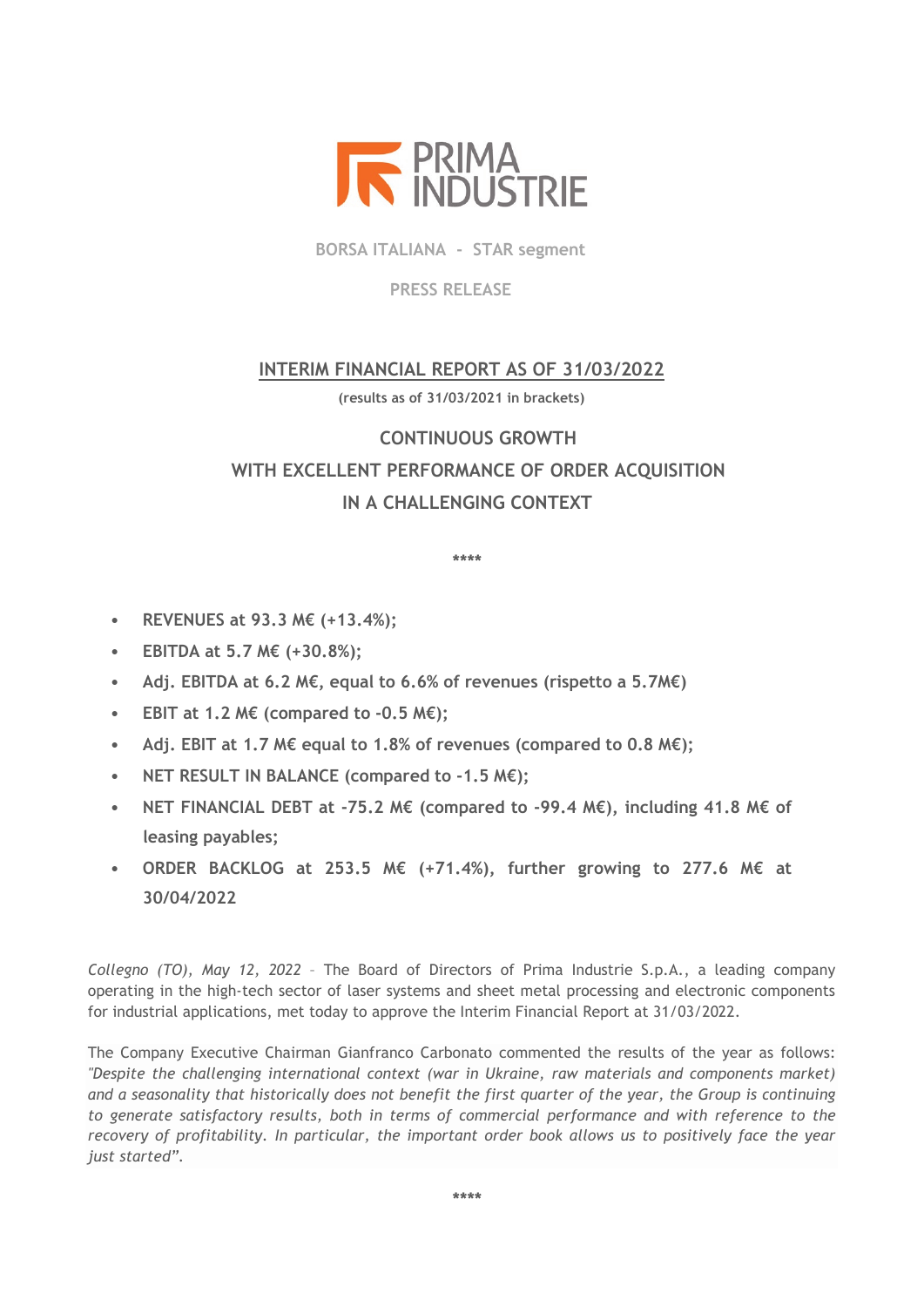The Group **turnover** as of 31/03/2022 is equal to 93,322 thousand euro, growing by 13.4 compared to 2021.

The turnover of the quarter was affected by approximately 9.5 million euro of some postponements due to the delay in delivery of components.

The consolidated revenues are shown here below, broken down on a geographical basis, as of 31/03/2022 compared with same period of the previous year:

| <b>REVENUES</b> | 31/03/22      |       | 31/03/21      |       |
|-----------------|---------------|-------|---------------|-------|
|                 | Euro thousand | %     | Euro thousand | %     |
| SEMEA (*)       | 29.503        | 31,6  | 26.154        | 31,8  |
| NORTH EUROPE    | 22.685        | 24,3  | 17.461        | 21,2  |
| AMERICAS        | 19.311        | 20,7  | 24.657        | 30,0  |
| APAC            | 21.823        | 23,4  | 14.028        | 17,0  |
| <b>TOTAL</b>    | 93.322        | 100,0 | 82.300        | 100,0 |

*(\*) South Europe, Middle East & Africa*

The above table shows that the Group turnover at 31/03/2022 (compared with the corresponding period of the previous year) increased in the SEMEA area (+12.8%), NORTH EUROPE (+29.9%) and APAC (+55.6%). On the other hand, the trend is down in the AMERICAS (-21.7%).

The main destination countries in the SEMEA area were Italy (14.7% of consolidated revenues), Poland and Eastern Europe (7.7% of consolidated revenues) and Spain and Portugal (3.0% of consolidated revenues).

The main destination countries in the NORTH EUROPE area were Finland and the Baltics (11.0% of consolidated revenues), DACH countries (6.3% of consolidated revenues) and Benelux countries (5.0% of consolidated revenues).

The share of revenues achieved in the AMERICAS went from 24,657 thousand euro to 19,311 thousand euro, of which 13,306 thousand euro in the United States. With reference to this area, compared with the reduction in turnover, partly attributable to the aerospace market, a significant growth in the acquisition of new orders has been registered in the quarter.

In the APAC area, revenues grew by 55.6% compared to 2021, going from 14,028 thousand euro to 21,823 thousand euro. The increase is attributable to revenues in Australia & New Zealand (equal to 3,053 thousand euro), Korea (equal to 4,781 thousand euro) and China where turnover grew from 9,179 thousand euro (at 31/03/2021) to 10,349 thousand euro (at 31/03/2022).

The main economic indicators of the Group, split by Division, are shown below, compared with the corresponding period of the previous year:

|               |                 | Gross         | <b>Gross Margin</b> |               |                 |             |         |                   |
|---------------|-----------------|---------------|---------------------|---------------|-----------------|-------------|---------|-------------------|
| 31/03/22      | <b>Revenues</b> | <b>Margin</b> | %                   | <b>EBITDA</b> | <b>EBITDA %</b> | <b>EBIT</b> | EBIT %  | <b>NET RESULT</b> |
| PRIMA POWER   | 85.319          | 18.946        | 22.2%               | 4.864         | 5.7%            | 1.325       | 1.6%    | 159               |
| PRIMA ELECTRO | 13.852          | 1.827         | 13,2%               | 549           | 4,0%            | (450)       | $-3,2%$ | (334)             |
| CONSOLIDATION | (5.849)         | 238           |                     | 273           |                 | 275         |         | 197               |
| <b>GROUP</b>  | 93.322          | 21.011        | 22.5%               | 5.686         | 6.1%            | 1.150       | 1,2%    | 22                |

*Values in Euro thousand* 

*( % calculated over the revenues)*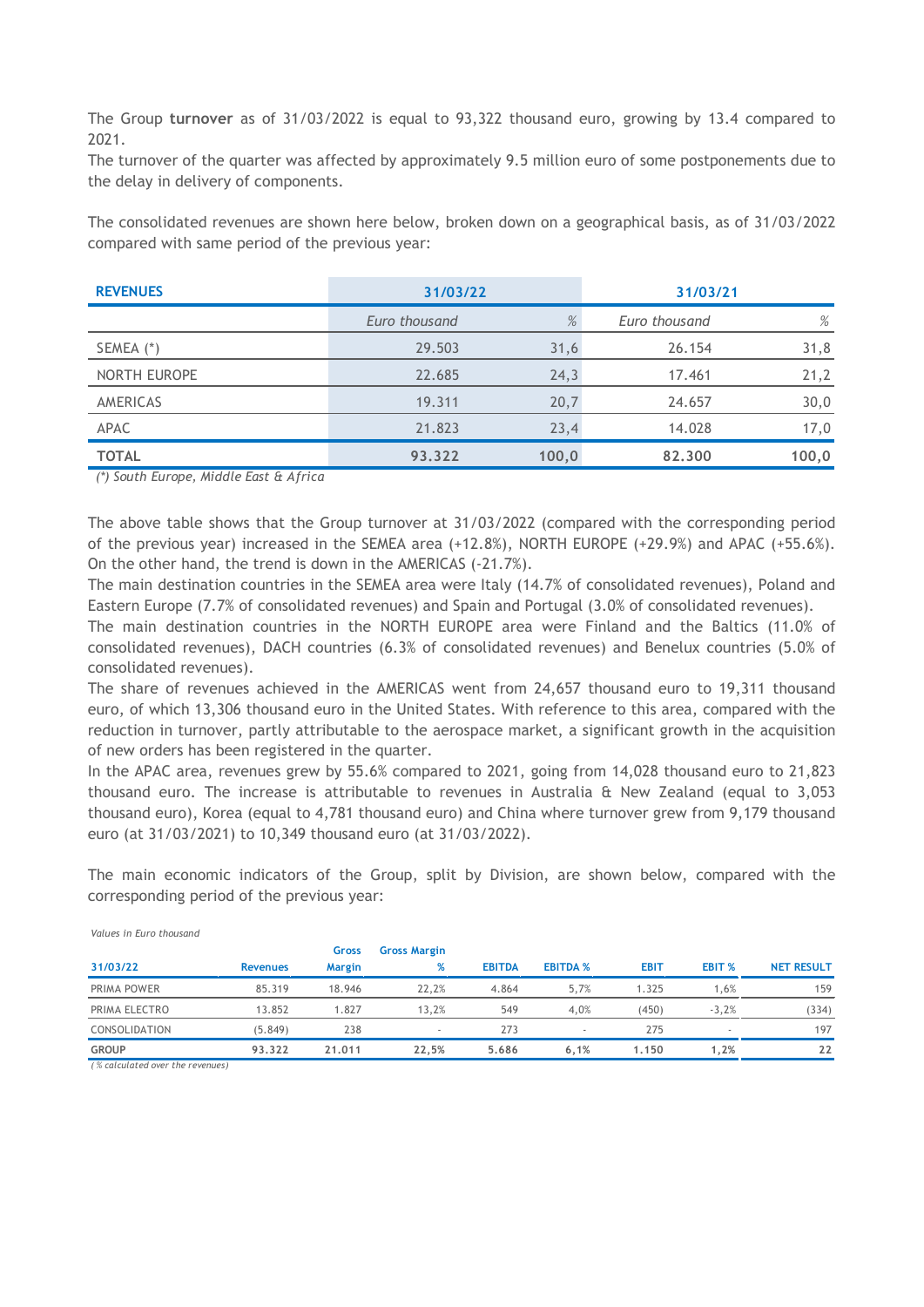*Values in Euro thousand* 

| 31/03/21                  | <b>Revenues</b> | <b>Gross</b><br><b>Margin</b> | <b>Gross Margin</b><br>% | <b>EBITDA</b> | <b>EBITDA %</b> | <b>EBIT</b> | EBIT %  | <b>NET RESULT</b> |
|---------------------------|-----------------|-------------------------------|--------------------------|---------------|-----------------|-------------|---------|-------------------|
| PRIMA POWER               | 75.927          | 16.477                        | 21.7%                    | 4.290         | 5.7%            | 244         | 0.3%    | (902)             |
| PRIMA ELECTRO             | 11.827          | 1.269                         | 10.7%                    | 62            | 0.5%            | (786)       | $-6,6%$ | (643)             |
| CONSOLIDATION             | (5.454)         | 36)                           |                          | (6)           |                 | (5          |         | (3)               |
| <b>GROUP</b><br>_________ | 82.300          | 17.710                        | 21.5%                    | 4.346         | 5.3%            | (547)       | $-0.7%$ | (1.548)           |

*( % calculated over the revenues)*

Group **EBITDA** at 31/03/2022 is at 5,686 thousand euro, equal to 6.1% of revenues compared to 4,346 thousand euro, equal to 5.3% of revenues at 31/03/2021.

**EBITDA** was negatively affected by non-recurring costs of 518 thousand euro (at 31/03/2021 they amounted to 1,316 thousand euro); therefore, adjusted **EBITDA** amounted to 6,204 thousand euro (equal to 6.6% of revenue).

Group **EBIT** at 31/03/2022 was positive for 1,150 thousand euro, equal to 1.2% of revenues, compared to the negative result of 547 thousand euro, equal to -0.7% of revenues, of the previous year. Such result has been affected by:

- amortization of intangible fixed assets of 1,790 thousand euro (relating to development costs of 1,128 thousand euro and the brand registered as part of the business combination of the FINN-POWER Group for 485 thousand euro).
- depreciation of tangible fixed assets of 2,747 thousand euro.

**EBIT** at 31/03/2022 is penalized by non-recurring costs of 518 thousand euro; as a result, adjusted EBIT amounted to 1,668 thousand euro (1.8% of revenues).

The Group **EBT** at 31/03/2022 was positive for 210 thousand euro compared to the negative result of 1,568 thousand euro at 31/03/2021.

The Group EBT is subject to net charges from financial operations (including foreign exchange gains and losses) for 910 thousand euro (at 31/03/2021 they amounted to 981 thousand euro).

The Group **NET RESULT** at 31/03/2022 is positive for 22 thousand euro against the negative result for 1,548 thousand euro at 31/03/2021; the Net Result attributable to the parent company is negative for 37 thousand euro.

\* \* \* \* \*

At 31/03/2022, the Group **Net Financial Debt** amounted to 75,192 thousand euro, up from 68,421 thousand euro at 31/12/2021, but a sharp reduction compared to 99,410 thousand euro at 31/03/2021.

Here below the breakdown of the Group net debt:

| Values expressed in Euro thousand    | 31/03/22 | 31/12/21 | 31/03/21 |
|--------------------------------------|----------|----------|----------|
| NON CURRENT FINANCIAL ASSETS         | (4.701)  | (4.233)  | (4.233)  |
| CASH & CASH EQUIVALENTS              | (68.185) | (67.267) | (58.350) |
| <b>CURRENT FINANCIAL ASSETS</b>      | (301)    | (372)    | (328)    |
| <b>CURRENT FINANCIAL LIABILITIES</b> | 31.735   | 39.886   | 51.188   |
| NON CURRENT FINANCIAL LIABILITIES    | 74.820   | 57.575   | 75.331   |
| NET FINANCIAL DEBT (before leasing)  | 33.368   | 25.589   | 63.608   |
| <b>LEASING LIABILITIES</b>           | 41.824   | 42.832   | 35.802   |
| <b>NET FINANCIAL DEBT</b>            | 75.192   | 68.421   | 99.410   |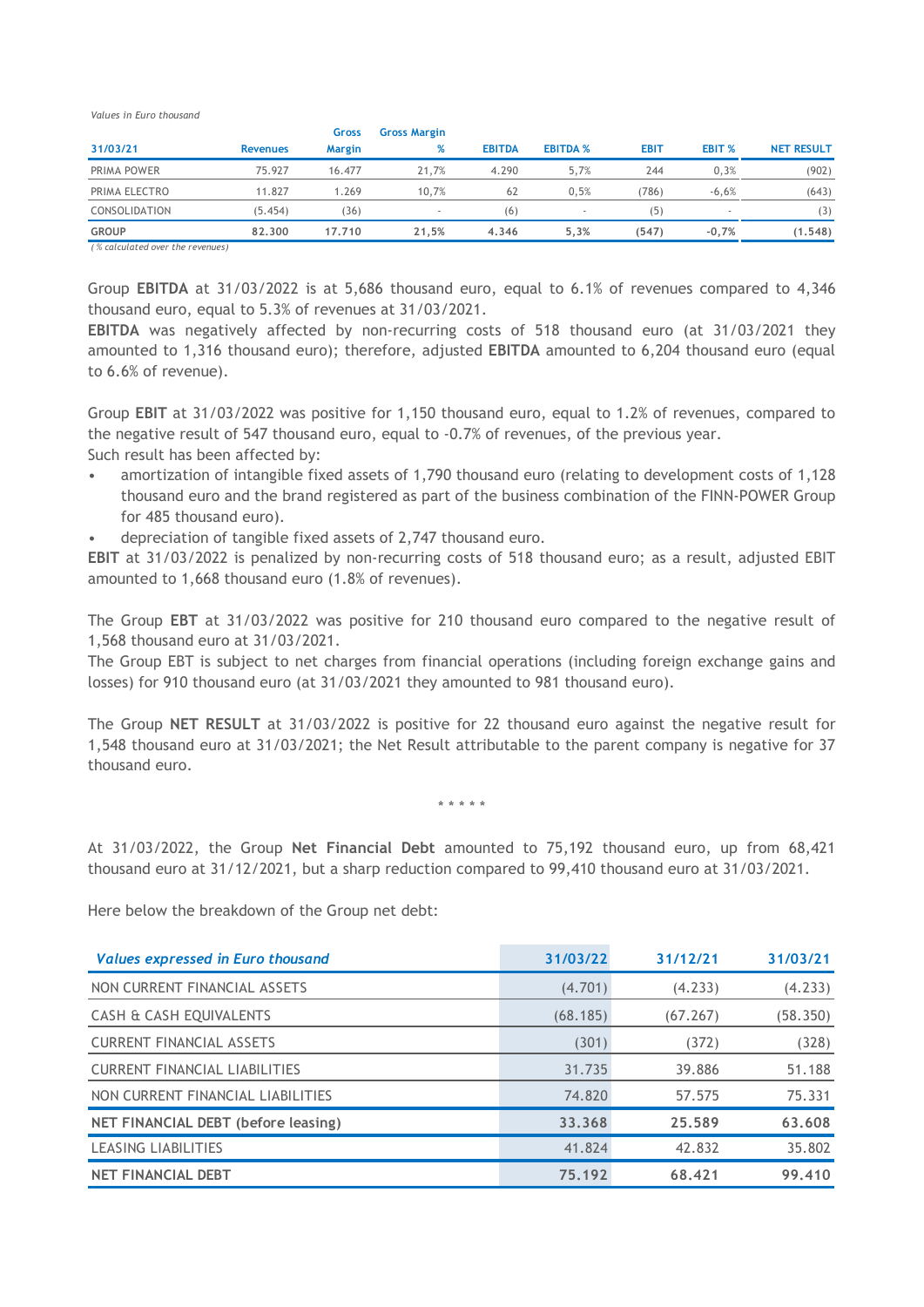During the first quarter of 2022, the Group **order acquisition** (including after-sale service) amounted to 130.6 million euro, increasing by 24.8% compared to 104.6 million euro at 31/03/2021 and 79.3% compared to 31/03/2020.

The consolidated **backlog** (not including after-sale service) at 31/03/2022 amounted to 253.5 million euro, up from 147.9 million euro at 31/03/2021 and 215.2 million euro at 31/12/2021. The portfolio is growing further to 277.6 million euro as of 30/04/2022.

\* \* \* \* \*

The Board of Directors has appointed Dr. Chiara Roncolini, Head of Investor Relations and Legal Affairs, as a member of its Supervisory Body pursuant to Legislative Decree 231/2001 to replace a resigning member. The other members of the Company's Supervisory Body as of today are the lawyer Davide Conforti (President) and Mr. Giorgio Gaetani.

The Board also acknowledged the outcome of the assessment on the independence of its members carried out by the newly appointed Board of Statutory Auditors which held its own settlement meeting. The Board of Statutory Auditors has verified and confirmed the possession of the requirements on the basis of the information provided by each member of the body itself. All the members of the Board of Statutory Auditors are independent pursuant to Law Decree no. 58/1998 ("TUF"), the Decree of the Economy and Finance Ministry no. 169/202, as well as the criteria provided for by the Corporate Governance Code as adopted by the Board of Directors of the Company.

\*\*\*\*\*\*

*"The manager responsible for preparing the company financial reports, Marco Pintauro, declares, pursuant to para. 2 article 154 bis of TUF (Consolidated Finance Law), that the accounting information contained in this press release corresponds to the document results, books and accounting records".*

The draft of company financial statements at March 31, 2022 will be deposited at the registered office and will also be available under the Company website [www.primaindustrie.com,](http://www.primaindustrie.com/) as well as on the authorized storage mechanism [www.1info.it,](http://www.1info.it/) within the legal terms.

The alternative performance indicators used and accompanied by an explanation which reflects their content and basis of calculation are as follows:

- Revenues at constant currency are determined by applying the prior year average exchange rates to current year's revenues expressed in local currency;
- EBIT (which corresponds to "Operating income");
- EBITDA ( "Earnings before interest, taxes, depreciation and amortization"), which is determined by adding to the "Operating Profit" in the financial statements the "Amortization" and the "Impairment and write-downs";
- EBT (which corresponds to the "Profit before tax");
- EBITDA, EBIT and EBT Adjusted correspond to the mentioned alternative performance indicators net of non-recurring items;
- Net Result Adjusted is calculated as Net Result adjusted of the non-recurring items incorporated in EBT Adjusted;
- **Net Financial Indebtness, which includes cash, financial receivables (current and non-current), net of financial loans (current and non-current) and of the fair value of derivatives. The reconciliation with the financial debt required by ESMA document 32-382-1138 of 04/03/2021 is reported into the Explanatory Notes of the Consolidated Report.**

**PRIMA INDUSTRIE** heads a Group leader worldwide in developing, manufacturing and marketing of laser systems for industrial applications, sheet metal processing machinery as well as industrial electronics, laser sources and solution for additive manufacturing.

The parent company Prima Industrie S.p.A. is listed on the Italian Stock Exchange since 1999 (MTA- STAR segment).

With over 40 years of experience, the Group has an installed base of about 14,000 machines in more than 80 countries and is positioned among the main worldwide manufacturers within its own reference market.

The Group has about 1,700 employees, manufacturing sites in **Italy**, **Finland**, **USA** and **China** and a direct commercial and after-sale presence worldwide.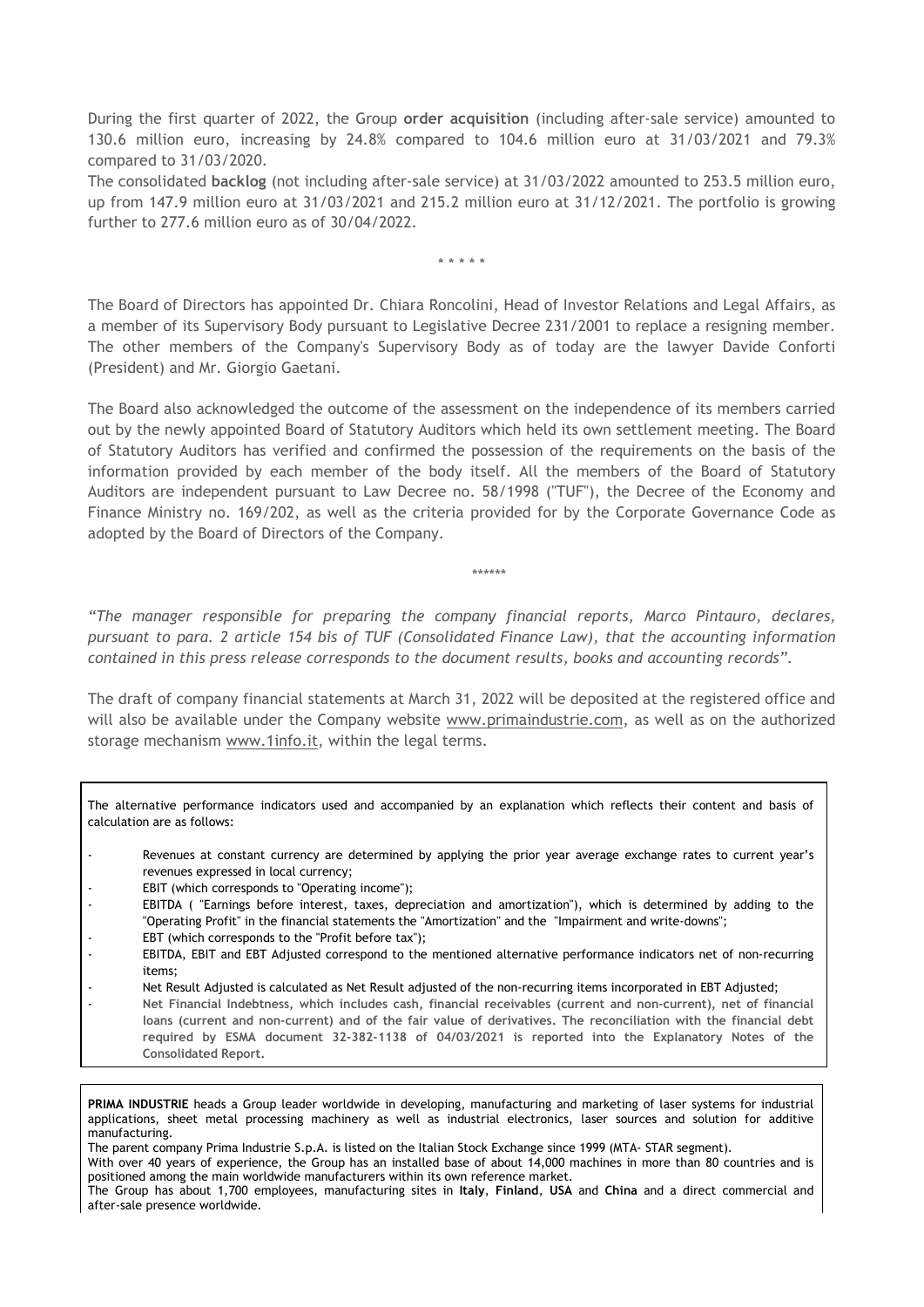Prima Industrie Group is structured on four *Business Units*: **Prima Power** – development, production and marketing of laser and sheet metal processing (2D and 3D laser machines, laser drilling systems, punching and combined systems, bending and paneling systems); **Prima Electro** – development, production and marketing of embedded electronics for industrial applications; **Convergent Photonics** – development and production of diodes and laser sources, both industrial and medical; **Prima Additive** – development, production and marketing of additive manufacturing solutions with Powder Bed Fusion and Laser Metal Deposition technologies.

For further information:

| PRIMA INDUSTRIE S.p.A.  | <b>STUDIO MAILANDER</b>           |
|-------------------------|-----------------------------------|
| Chiara Roncolini        | <b>Carlo Dotta</b>                |
| <b>Investor Relator</b> | Ufficio Stampa                    |
| tel. 011 4103204        | tel. 011 5527311 mob. 333 2306748 |
| ir@primaindustrie.com   | c.dotta@mailander.it              |
|                         |                                   |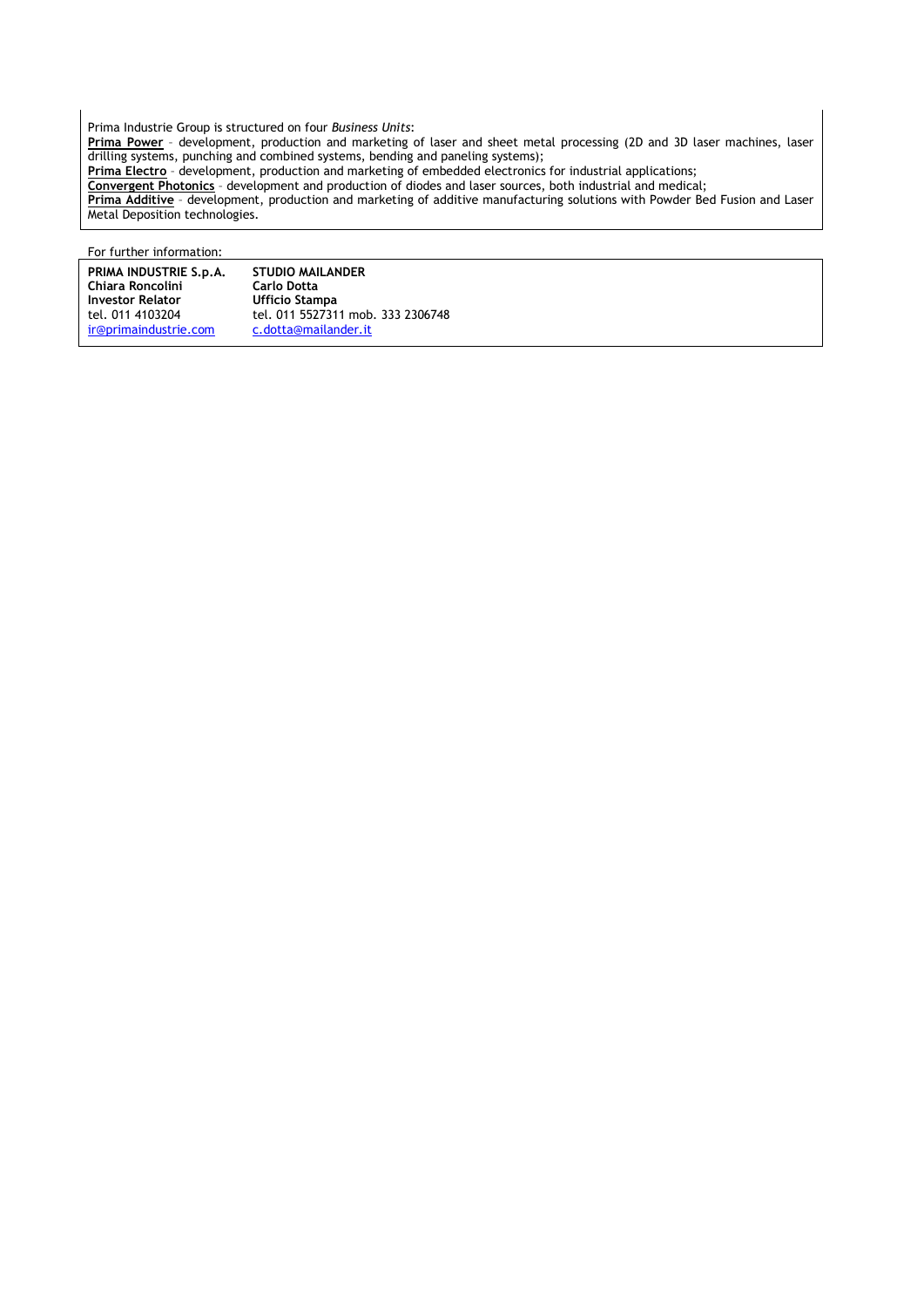#### **CONSOLIDATED BALANCE SHEET**

| Values in thousand euro                           | 31/03/2022 | 31/12/2021 |
|---------------------------------------------------|------------|------------|
| Property, plant and equipment                     | 70.305     | 71.854     |
| Intangible assets                                 | 115.900    | 116.624    |
| Investments accounted for using the equity method | 364        | 394        |
| Other investments                                 | 7.076      | 6.927      |
| Non current financial assets                      | 4.233      | 4.233      |
| Derivatives                                       | 468        |            |
| Deferred tax assets                               | 16.917     | 18.823     |
| <b>NON CURRENT ASSETS</b>                         | 215.263    | 218.855    |
| Inventories                                       | 158.121    | 134.859    |
| Trade receivables                                 | 80.965     | 91.164     |
| Other receivables                                 | 8.784      | 6.972      |
| Current tax receivables                           | 10.235     | 9.286      |
| Financial assets                                  | 301        | 372        |
| Cash and cash equivalents                         | 68.185     | 67.267     |
| <b>CURRENT ASSETS</b>                             | 326.591    | 309.920    |
| Assets held for sale                              | 4.000      | 4.775      |
| <b>TOTAL ASSETS</b>                               | 545.854    | 533.550    |
| Capital stock                                     | 26.208     | 26.208     |
| Legal reserve                                     | 5.242      | 5.242      |
| Other reserves                                    | 68.626     | 68.161     |
| Currency translation reserve                      | 5.401      | 4.274      |
| Retained earnings                                 | 68.421     | 60.623     |
| Net result                                        | (37)       | 7.798      |
| Stockholders' equity of the Group                 | 173.861    | 172.306    |
| <b>Minority interest</b>                          | 3.546      | 3.412      |
| <b>STOCKHOLDERS' EQUITY</b>                       | 177.407    | 175.718    |
| Interest-bearing loans and borrowings             | 110.537    | 94.259     |
| Employee benefit liabilities                      | 6.666      | 6.728      |
| Deferred tax liabilities                          | 2.613      | 4.678      |
| Provisions                                        | 244        | 244        |
| Derivatives                                       | 23         | 140        |
| <b>NON CURRENT LIABILITIES</b>                    | 120.083    | 106.049    |
| Trade payables                                    | 96.052     | 98.239     |
| Advance payments                                  | 58.312     | 52.450     |
| Other payables                                    | 25.715     | 24.226     |
| Interest-bearing loans and borrowings             | 37.755     | 45.849     |
| Current tax payables                              | 7.469      | 8.712      |
| Provisions                                        | 22.997     | 22.262     |
| Derivatives                                       | 64         | 45         |
| <b>CURRENT LIABILITIES</b>                        | 248.364    | 251.783    |
| TOTAL STOCKHOLDERS' EQUITY AND LIABILITIES        | 545.854    | 533.550    |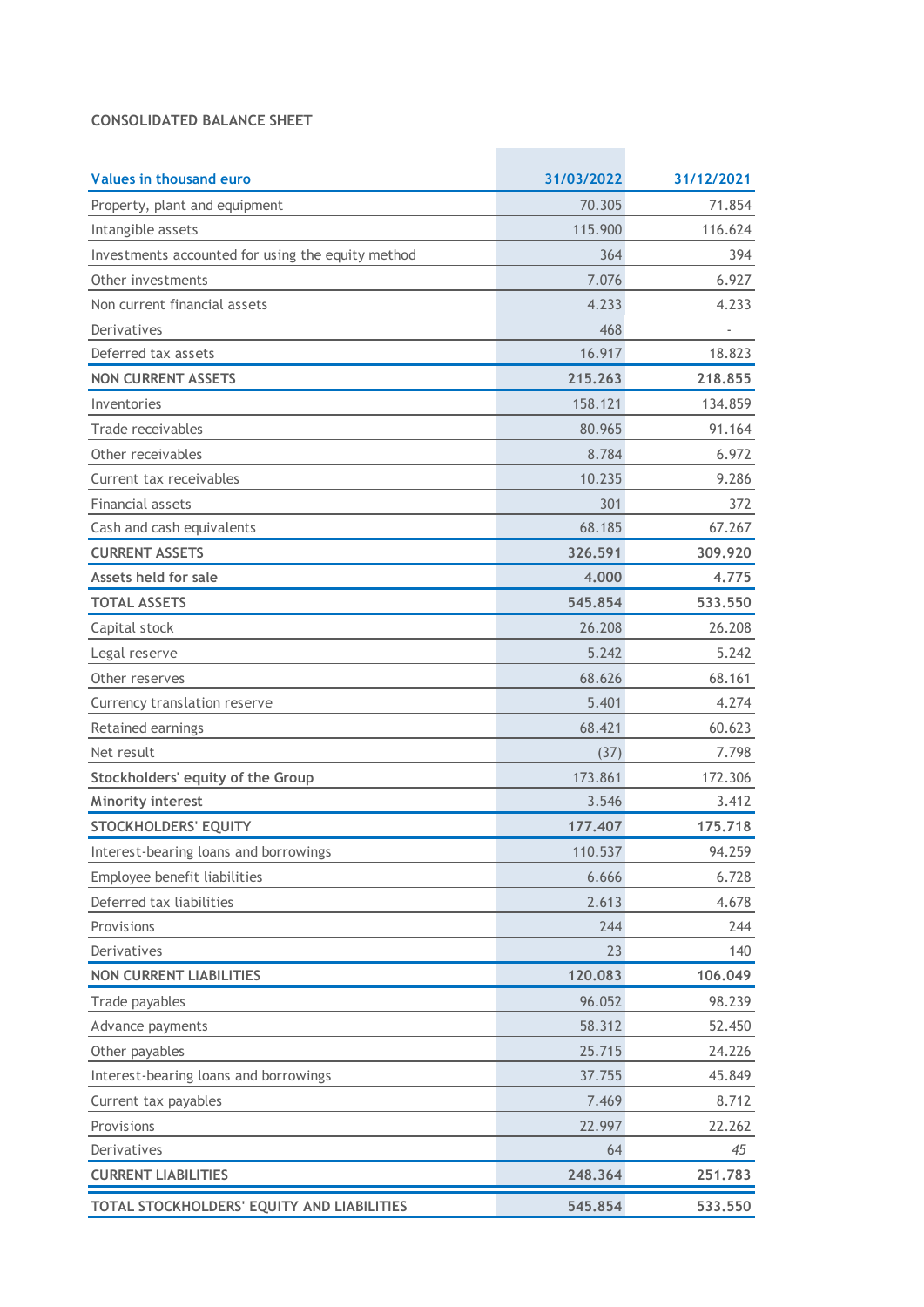#### **CONSOLIDATED INCOME STATEMENT**

| <b>Values in euro thousand</b>                                  | 31/03/2022 | 31/03/2021 |
|-----------------------------------------------------------------|------------|------------|
| Net revenues                                                    | 93.322     | 82.300     |
| Cost of goods sold                                              | (72.311)   | (64.590)   |
| <b>GROSS MARGIN</b>                                             | 21.011     | 17.710     |
| Research and Development costs                                  | (5.818)    | (5.606)    |
| Sales and marketing expenses                                    | (6.705)    | (6.178)    |
| General and administrative expenses                             | (7.338)    | (6.473)    |
| <b>OPERATING PROFIT (EBIT)</b>                                  | 1.150      | (547)      |
| Financial income                                                | 94         | 70         |
| Financial expenses                                              | (1.285)    | (1.665)    |
| Net exchange differences                                        | 281        | 614        |
| Net result of investments accounted for using the equity method | (30)       | (40)       |
| <b>RESULT BEFORE TAXES (EBT)</b>                                | 210        | (1.568)    |
| Taxes                                                           | (188)      | 20         |
| <b>NET RESULT</b>                                               | 22         | (1.548)    |
| - Attributable to Group shareholders                            | (37)       | (1.595)    |
| - Attributable to minority shareholders                         | 59         | 47         |
| RESULT PER SHARE - BASIC (in euro)                              | $\sim$     | (0, 15)    |
| RESULT PER SHARE - DILUTED (in euro)                            |            | (0, 15)    |
| <b>EBITDA</b>                                                   | 5.686      | 4.346      |